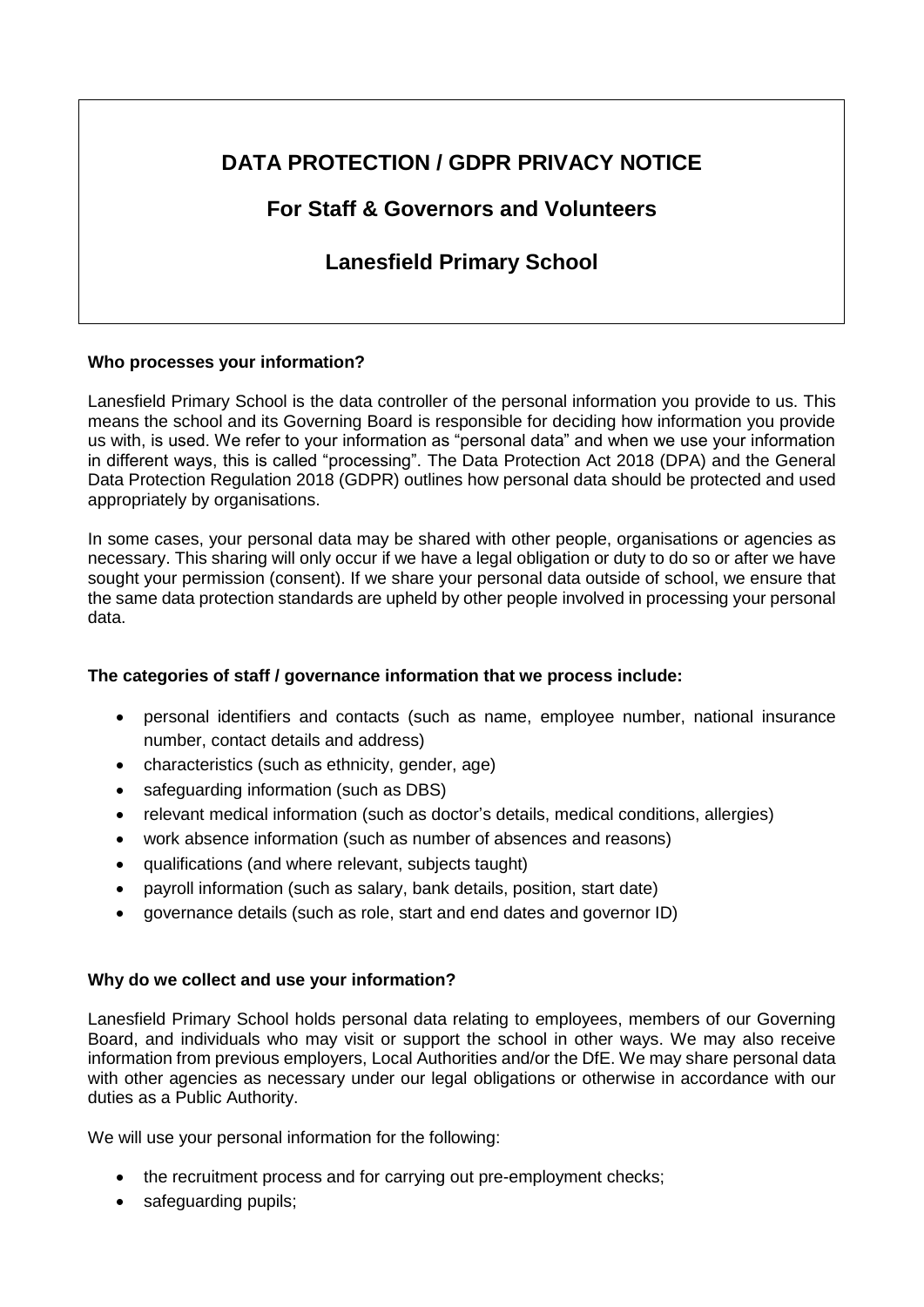- checking your identity and right to work in the UK;
- checking your qualifications;
- to keep an audit trail of the checks we have made and our relationship with you in case of employment claims;
- to set up payroll and pension, and to reimburse expenses;
- communicating with you, including for marketing purposes;
- carrying out our role as your employer or potential employer.

We use workforce data to:

- a) enable the development of a comprehensive picture of the workforce and how it is deployed;
- b) inform the development of recruitment and retention policies;
- c) enable individuals to be paid.

We use governor data to:

a) meet the statutory duties placed upon us.

We collect and use personal data in order to meet our legal requirements, perform public tasks, undertake duties that are necessary for the performance of a contract as set out in the GDPR and UK law, including those in relation to the following:

- Education Act 1996
- The Children Act 1989 & 2004

All maintained school governing bodies, under [section 538 of the Education Act 1996](http://www.legislation.gov.uk/ukpga/1996/56/section/538) have a legal duty to provide the governance information as detailed above.

Whilst the majority of the personal data you provide is mandatory, some is provided on a voluntary basis. You will be informed whether you are required to provide this data or if consent is required for us to use it.

#### **How long is your data stored for?**

Your personal data will be held securely in line with the school's Data Protection Policy and IRMS records management toolkit guidance on retention (www.irms.org.uk).

In accordance with GDPR, the school does not store personal data indefinitely; data is only stored for as long as is necessary to complete the task for which is was originally collected.

We will also retain personal data in the form of images, registers and examples of work for the purposes of archiving and as a historical record of school life. This information may later be published in school literature, displays or external media. In this case, the personal data we retain will be proportionate and limited to what is necessary.

#### **Who we share workforce information with?**

The school will routinely share information with:

- The Department for Education
- Wolverhampton Local Authority
- Other Government agencies (Ofsted)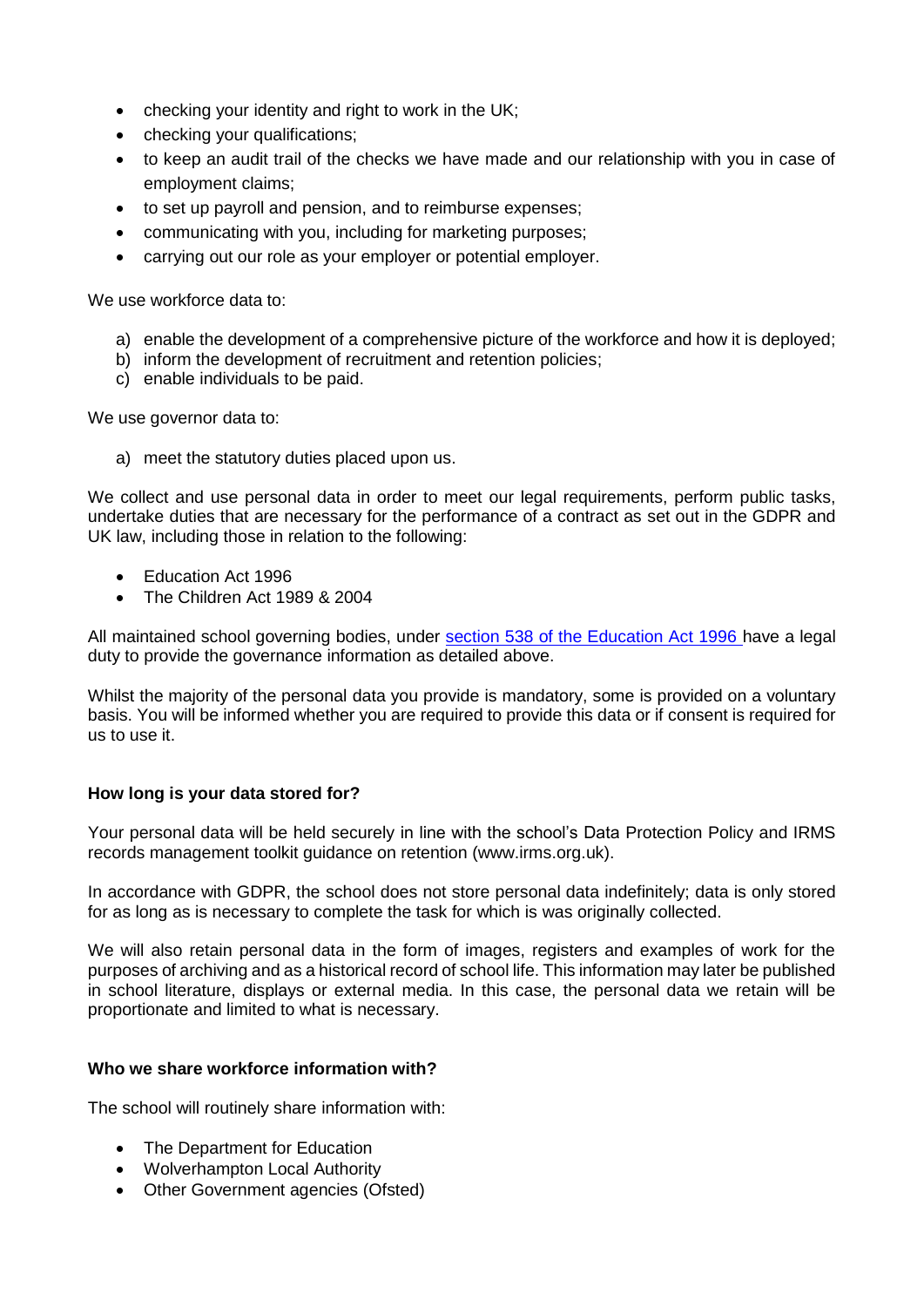- HM Revenues and Customs
- Department for Work and Pensions
- Payroll Services (Wolverhampton LA)
- Providers of our pension schemes (TPS, LGPS)
- Occupational Health Services (Telford Occupational Health Services Limited)
- Insurance Services (SAS, ConnectEd, Wolverhampton LA)
- Auditors (Wolverhampton LA)
- Past and prospective employers (recruitment purposes)
- Contract IT Services (E-Services)
- Contract HR Services (Services4Schools)
- Contract Governor Services (Services4Schools)
- Contract Data Management Services (Services4Schools)
- Contract Catering Services (Aspens)
- School Photographer (Tempest)
- The providers of our management information system (Capita SIMS)
- The software we use to communicate with you (Call Parents, Marvellous Me, Teachers2Parents)
- The entry/signing in system (InVentry)
- The door access system (Spectre)
- The providers of our learning platform (CloudW E-Services Team)
- The online software we use to help us manage visit and health & safety (Evolve)
- The system we use for governance management (Governor Hub)

### **Why we share workforce and governor information?**

We are required to share information about our emplovees with the (DfE) under section 5 of the Education (Supply of Information about the School Workforce) (England) Regulations 2007 and amendments.

All data is transferred securely and held by the DfE under a combination of software and hardware controls which meet the current [government security policy framework.](https://www.gov.uk/government/publications/security-policy-framework)

We are required to share information about our governors with our local authority (LA)

We do not share information about our governors with anyone without consent unless the law and our policies allow us to do so.

#### **How the Government uses your data**

The workforce data that we lawfully share with the DfE through data collections:

- informs departmental policy on pay and the monitoring of the effectiveness and diversity of the school workforce;
- links to school funding and expenditure;
- supports 'longer term' research and monitoring of educational policy.

The governor data we share with the DfE is entered manually on the GIAS system and held by the DfE under a combination of software and hardware controls which meet the current government [security policy framework.](https://www.gov.uk/government/publications/security-policy-framework)

The governor data that we lawfully share with the DfE via GIAS:

will increase the transparency of governance arrangements;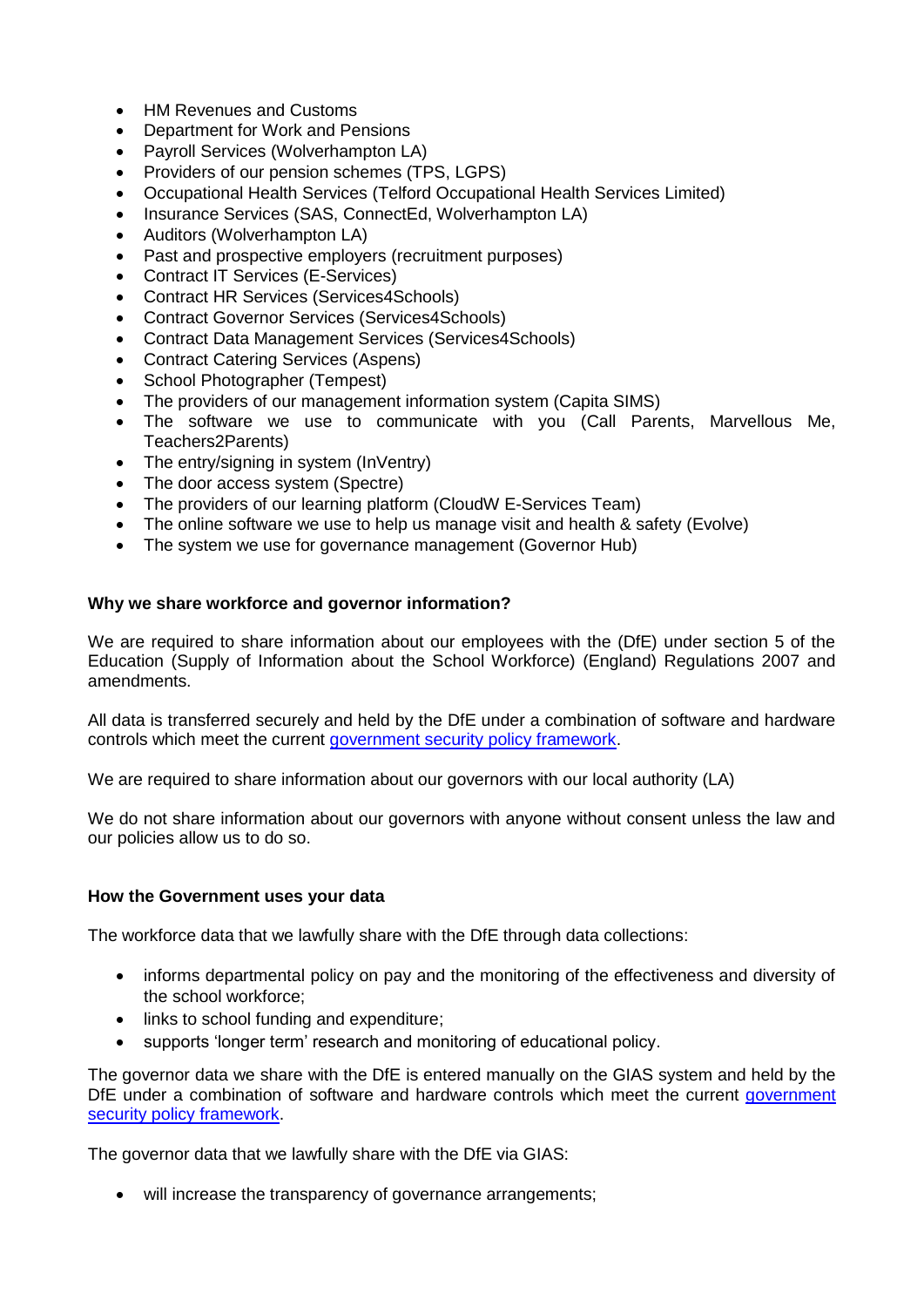- will enable schools and the department to identify more quickly and accurately individuals who are involved in governance and who govern in more than one context;
- allows the department to be able to uniquely identify an individual and in a small number of cases conduct checks to confirm their suitability for this important and influential role.

#### **Data collection requirements**

To find out more about the data collection requirements placed on us by the Department for Education including the data that we share with them, go to [https://www.gov.uk/education/data](https://www.gov.uk/education/data-collection-and-censuses-for-schools)[collection-and-censuses-for-schools.](https://www.gov.uk/education/data-collection-and-censuses-for-schools)

#### **Sharing by the Department of Education**

The Department of Education may share information about school employees with third parties who promote the education or well-being of children or the effective deployment of school staff in England by:

- conducting research or analysis;
- producing statistics:
- providing information, advice or guidance.

The Department of Education has robust processes in place to ensure that the confidentiality of personal data is maintained and there are stringent controls in place regarding access to it and its use. Decisions on whether the DfE releases personal data to third parties are subject to a strict approval process and based on a detailed assessment of:

- who is requesting the data;
- the purpose for which it is required;
- the level and sensitivity of data requested; and
- the arrangements in place to securely store and handle the data.

To be granted access to school workforce information, organisations must comply with its strict terms and conditions covering the confidentiality and handling of the data, security arrangements and retention and use of the data.

To contact the Department of Education:<https://www.gov.uk/contact-dfe>

#### **What are your rights?**

Under data protection legislation, you have the right to request access to information about you that we hold. To make a request for your personal information, contact our Data Protection Officer at DPO@lanesfieldprimary.co.uk or by writing to Lanesfield Primary School, Newman Avenue, Lanesfield, Wolverhampton, WV4 6BZ. Please address letters: **For the attention of the Data Protection Officer.** 

You also have the right to:

- object to processing of personal data that is likely to cause, or is causing, damage or distress;
- prevent processing for the purpose of direct marketing;
- object to decisions being taken by automated means;